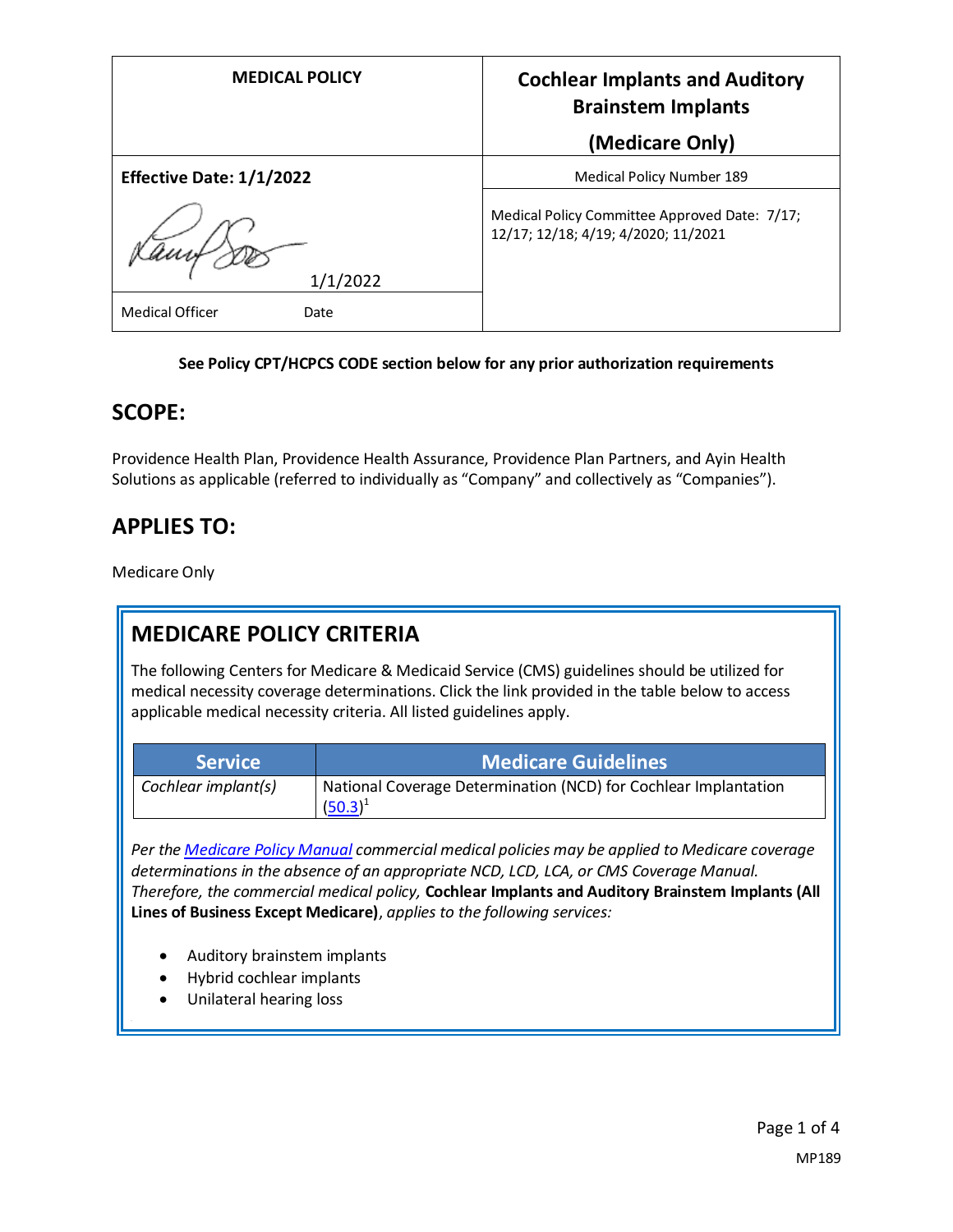**(Medicare Only)**

## **BILLING GUIDELINES**

HCPCS code L8690 and CPT codes 69714, 69716, 69717, 69719, 69726 and 69727 are specific to bone anchored hearing aids (BAHA), which are not addressed in this medical policy and may be considered medically necessary and covered.

# **CPT/HCPCS CODES**

| <b>Medicare Only</b>                |                                                                                                                                                                                                             |
|-------------------------------------|-------------------------------------------------------------------------------------------------------------------------------------------------------------------------------------------------------------|
| <b>Prior Authorization Required</b> |                                                                                                                                                                                                             |
| <b>Cochlear Implants</b>            |                                                                                                                                                                                                             |
| 69930                               | Cochlear device implantation, with or without mastoidectomy                                                                                                                                                 |
| L8614                               | Cochlear device, includes all internal and external components                                                                                                                                              |
| L8615                               | Headset/headpiece for use with cochlear implant device, replacement                                                                                                                                         |
| L8616                               | Microphone for use with cochlear implant device, replacement                                                                                                                                                |
| L8617                               | Transmitting coil for use with cochlear implant device, replacement                                                                                                                                         |
| L8618                               | Transmitter cable for use with cochlear implant device, replacement                                                                                                                                         |
| L8619                               | Cochlear implant, external speech processor and controller, integrated system,<br>replacement                                                                                                               |
| L8627                               | Cochlear implant, external speech processor, component, replacement                                                                                                                                         |
| L8628                               | Cochlear implant, external controller component, replacement                                                                                                                                                |
| L8629                               | Transmitting coil and cable, integrated, for use with cochlear implant device,<br>replacement                                                                                                               |
| L8694                               | Auditory osseointegrated device, transducer/actuator, replacement only, each                                                                                                                                |
| <b>Auditory Brainstem Implant</b>   |                                                                                                                                                                                                             |
| 92640                               | Diagnostic analysis with programming of auditory brainstem implant, per hour                                                                                                                                |
| S2235                               | Implantation of auditory brainstem implant                                                                                                                                                                  |
| No Prior Authorization Required     |                                                                                                                                                                                                             |
| 92521                               | Evaluation of speech fluency (eg, stuttering, cluttering)                                                                                                                                                   |
| 92522                               | Evaluation of speech sound production (eg, articulation, phonological process, apraxia,<br>dysarthria)                                                                                                      |
| 92523                               | Evaluation of speech sound production (eg, articulation, phonological process, apraxia,<br>dysarthria); with evaluation of language comprehension and expression (eg, receptive<br>and expressive language) |
| 92524                               | Behavioral and qualitative analysis of voice and resonance                                                                                                                                                  |
| 92601                               | Diagnostic analysis of cochlear implant, patient younger than 7 years of age; with<br>programming                                                                                                           |
| 92602                               | Diagnostic analysis of cochlear implant, patient younger than 7 years of age; subsequent<br>reprogramming                                                                                                   |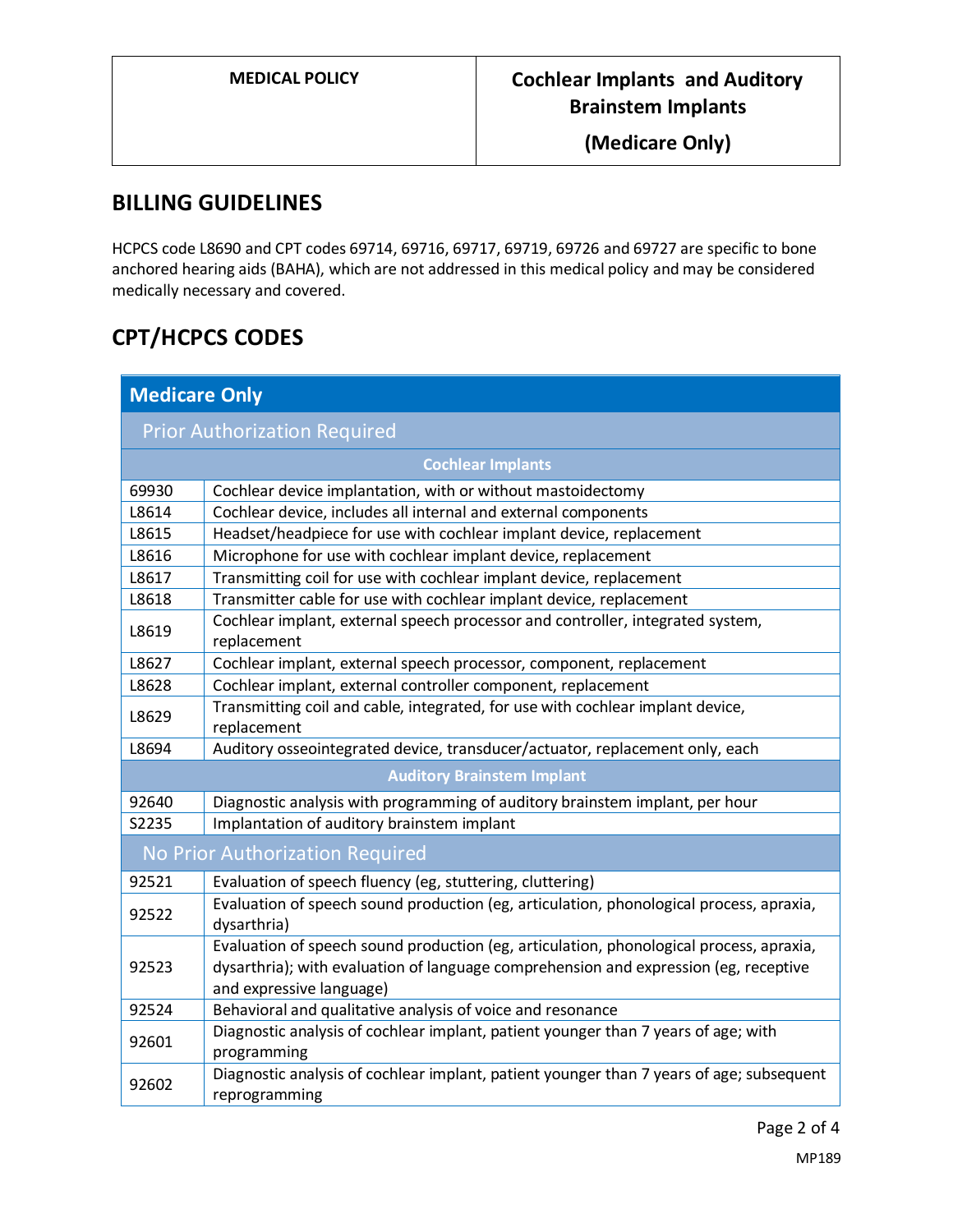### **MEDICAL POLICY Cochlear Implants and Auditory Brainstem Implants**

**(Medicare Only)**

| 92603 | Diagnostic analysis of cochlear implant, age 7 years or older; with programming          |
|-------|------------------------------------------------------------------------------------------|
| 92604 | Diagnostic analysis of cochlear implant, age 7 years or older; subsequent reprogramming  |
| L8621 | Zinc air battery for use with cochlear implant device and auditory osseointegrated sound |
|       | processors, replacement, each                                                            |
| L8622 | Alkaline battery for use with cochlear implant device, any size, replacement, each       |
| L8623 | Lithium ion battery for use with cochlear implant device speech processor, other than    |
|       | ear level, replacement, each                                                             |
| L8624 | Lithium ion battery for use with cochlear implant device speech processor, ear level,    |
|       | replacement, each                                                                        |
| L8625 | External recharging system for battery for use with cochlear implant or auditory         |
|       | osseointegrated device, replacement only, each                                           |

## **DESCRIPTION**

A cochlear implant device is an electronic instrument, part of which is implanted surgically to stimulate auditory nerve fibers, and part of which is worn or carried by the individual to capture, analyze, and code sound. Cochlear implant devices are available in single-channel and multi-channel models. The purpose of implanting the device is to provide awareness and identification of sounds and to facilitate communication for persons who are moderately to profoundly hearing impaired.

## **INSTRUCTIONS FOR USE**

Company Medical Policies serve as guidance for the administration of plan benefits. Medical policies do not constitute medical advice nor a guarantee of coverage. Company Medical Policies are reviewed annually and are based upon published, peer-reviewed scientific evidence and evidence-based clinical practice guidelines that are available as of the last policy update. The Companies reserve the right to determine the application of Medical Policies and make revisions to Medical Policies at any time. Providers will be given at least 60-days notice of policy changes that are restrictive in nature.

The scope and availability of all plan benefits are determined in accordance with the applicable coverage agreement. Any conflict or variance between the terms of the coverage agreement and Company Medical Policy will be resolved in favor of the coverage agreement.

# **REGULATORY STATUS**

#### Mental Health Parity Statement

Coverage decisions are made on the basis of individualized determinations of medical necessity and the experimental or investigational character of the treatment in the individual case. In cases where medical necessity is not established by policy for specific treatment modalities, evidence not previously considered regarding the efficacy of the modality that is presented shall be given consideration to determine if the policy represents current standards of care.